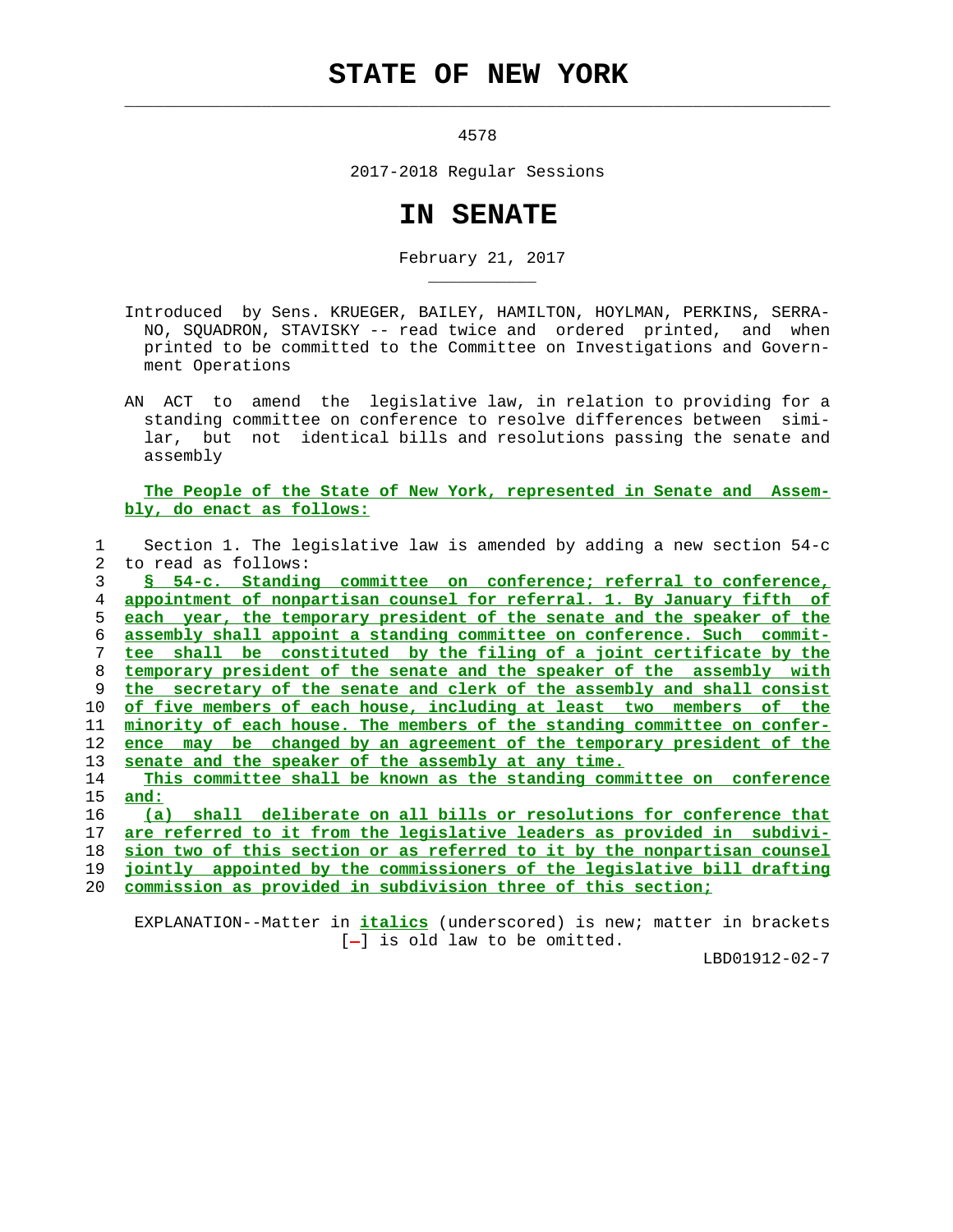S. 4578 2

**(b) may appoint such other subcommittees as are necessary to consider bills or resolutions involving particular topics that are referred to the standing committee on conference; and (c) shall invite the prime sponsors of the bill from each house to participate as non-voting members of such committee. 2. Whenever a bill or resolution has passed the senate or the assembly and such bill or resolution contains substantially the same provisions of law or accomplishes substantially the same purposes as a bill or resolution passed by the other house, such bill or resolution shall: (a) at the joint request of the temporary president of the senate and the speaker of the assembly; or (b) at the joint request of the prime sponsor of the bill or resol- ution in the senate and the prime sponsor of the bill or resolution in the assembly; or (c) at the joint request of the chairs of the committees which delib- erated on the bill or resolution in each house be referred to the standing committee on conference, which shall dispose of the bill or resolution pursuant to this section. 3. In the alternative, each bill or resolution passed by each house shall, at the written request of any member of the legislature, be exam- ined by a nonpartisan counsel appointed by the commissioners of the legislative bill drafting commission to determine whether a bill or resolution passed in one house is similar to any bills or resolutions passed in the other house. If the nonpartisan counsel appointed by the commissioners of the legislative bill drafting commission determines that any bills or resolutions are similar under the guidelines set forth in this section, then such bills or resolutions shall be referred to the standing committee on conference and that committee shall dispose of the similar bills or resolutions as provided in this section. 4. (a) When similar bills or resolutions are referred to the standing committee on conference under this section, the committee shall there- after meet within ten calendar days of the referral and shall follow the process set forth in this subdivision: (i) the standing committee on conference shall conference the bill or resolution, negotiate any necessary changes and shall issue a report on the bills or resolutions submitted to it within fifteen days after the referral as provided herein; or (ii) the standing committee on conference shall refer such bills or resolutions to a subcommittee with jurisdiction over the subject matter of such bills or resolutions, which committee shall be appointed by the standing committee on conference and which subcommittee shall consist of four members of each house, including one member of the minority from each house. (b) In any event, either the standing committee on conference or the duly created subcommittee shall file a report with the secretary of the senate or the clerk of the assembly which shall: (i) contain a conference bill or conference resolution, which has an agreed on text and is supported by a majority of the standing committee on conference members that conferenced the two bills or resolutions as well as a minority report of the committee members, if any, regarding the conference bill or conference resolution; or (ii) contain a report of the standing committee on conference deliber- ations on the bill or resolution and an explanation regarding the fail- ure of the committee to agree on the text of the conference bill or**

**conference resolution.**